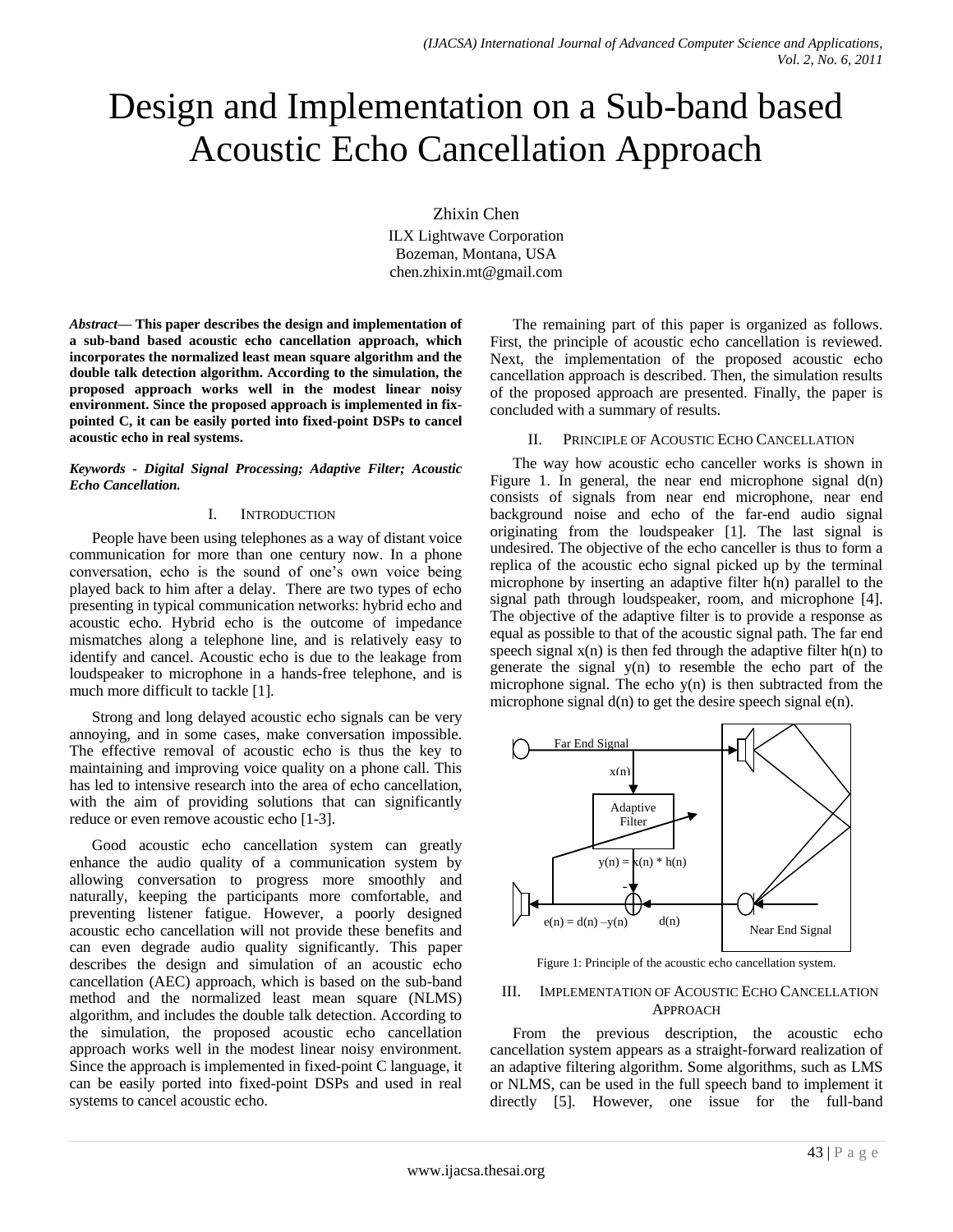implementation is the high computational complexity. For example, in a typical conference room, the environment echo delay varies from 100 to 500 milliseconds. For a sampling rate of 8 kHz, this means about 800 to 4000 samples and thus requires a very long adaptive filter length. Moreover, if the full band method is used, the spectrum may vary dramatically within the full band of 4 KHz [6]. Consequently, the sub-band method was used in the proposed acoustic echo cancellation approach because the spectrum will not vary a lot within each sub-band.

The LMS algorithm is the most popular algorithm in adaptive signal processing due to its simplicity and reliability. Its main drawback is that the speed of convergence gets very slow if there is a big spread among the eigenvalues [6]. Thus, the normalized NLMS algorithm is used in the proposed approach because it is insensitive to the amplitude variations of the inputs signal so that it can achieve a robust performance.

Double talk is another important issue related to acoustic echo cancellation. If the state of double talk cannot be detected accuarately, it can cause divergence of the adaptive algorithm. Consequently, a robust double-talk and single-talk detection algorithm was designed in the proposed AEC approach.

In the following sections, the sub-band approach, the LMS and NLMS algorithm, and the double talk detection algorithm will be presented.

# *A. Sub-band Approach*

As mentioned previously, the sub-band implementation has two advantages. First, the complexity is reduced by dividing the signal into sub-bands and applying adaptive filters to a decimated signal in each sub-band. Second, the spectral variability within a sub-band is reduced compared with the full band signal [1]. To maintain the high quality of speech, the analysis and synthesis filterbanks in the sub-band realization must be designed to provide perfect reconstruction, which means that the signal fed through the analysis and synthesis filterbank system shall be an exact but delayed copy of the input signal. In the proposed AEC approach, the Quadrature Mirror Filters (QMF) was used to decompose the full band into four sub-bands with an identical bandwidth of 1 kHz. The reason that the full band is divided into four sub-bands is that the energy for speech focuses on the lowest 1 kHz range and the spectrum will be almost constant within the lowest 1 kHz sub-band. The basic architecture for a two-channel QMF system is shown in Figure 2.



Figure 2: A block diagram of the QMF filter architecture

In Figure 2, the down arrows represent decimation by 2 and the up arrows denote interpolation by 2. The two-channel QMF system consists of two input-output paths, each of which has a bandwidth requirement that is half the original bandwidth requirements. In Figure 2, the top path contains a low-pass filter while the bottom path has a high-pass filter. Since the FIR filter is used here, a very steep filter cannot be achieved without a very large filter tap. The frequency response of the top path will have some overlap with that of the bottom. The overlap that exists beyond one-fourth the sampling frequency in the top channel, when re-sampled at half the sampling frequency, introduces aliasing errors. The bottom path also introduces aliasing errors. According to [1], the aliasing errors in the top and bottom path are self-cancelling if the following condition is met.

$$
(H_0(-z)G_0(z) + H_1(-z)G_1(z))X(-z) = 0,
$$
\n(1)

which is satisfied if  $G_0(z) = H_1(-z)$  and  $G_1(z) = H_0(-z)$ . A special case assumes that  $H_0(z)$  and  $H_1(z)$  are sub-band filters satisfying the mirror filter relationship  $H_1(z) = H_0(-z)$  [1, 6].

Based on the above-mentioned theory, a 45<sup>th</sup> order linear phase filter that is shown in Figure 3 was used in this paper. It is shown that the low-pass and high-pass filter are mirror symmetry. This QMF was used twice to get four sub-bands.



Figure 3: The impulse and frequency response of the QMF used in the proposed AEC approach

# *B. NLMS Algorithm*

It was described previously that the goal of the AEC system is to identify an unknown system, the loudspeaker-tomicrophone transfer function, with an adaptive filter. That is, the input signal needs to be processed so that it matches the desired signal  $d(n)$ . To measure how well the cancellation is done, a performance criterion  $J(e)$  to the error is used here. According to [4], the performance criterion is chosen to be a squared error measure and it can be defined as follows.  $\frac{1}{2}E[(d(n)-y(n))^2]$  $\frac{1}{2}E(e^2(n))=\frac{1}{2}$  $J(e) = \frac{1}{2} E(e^2(n)) = \frac{1}{2} E[(d(n) - y(n))^2].$  (2)

Here the room transfer function is assumed to be linear and wide-sense stationary and the desired and input signals are assumed to be jointly wide sense stationary and zero mean. The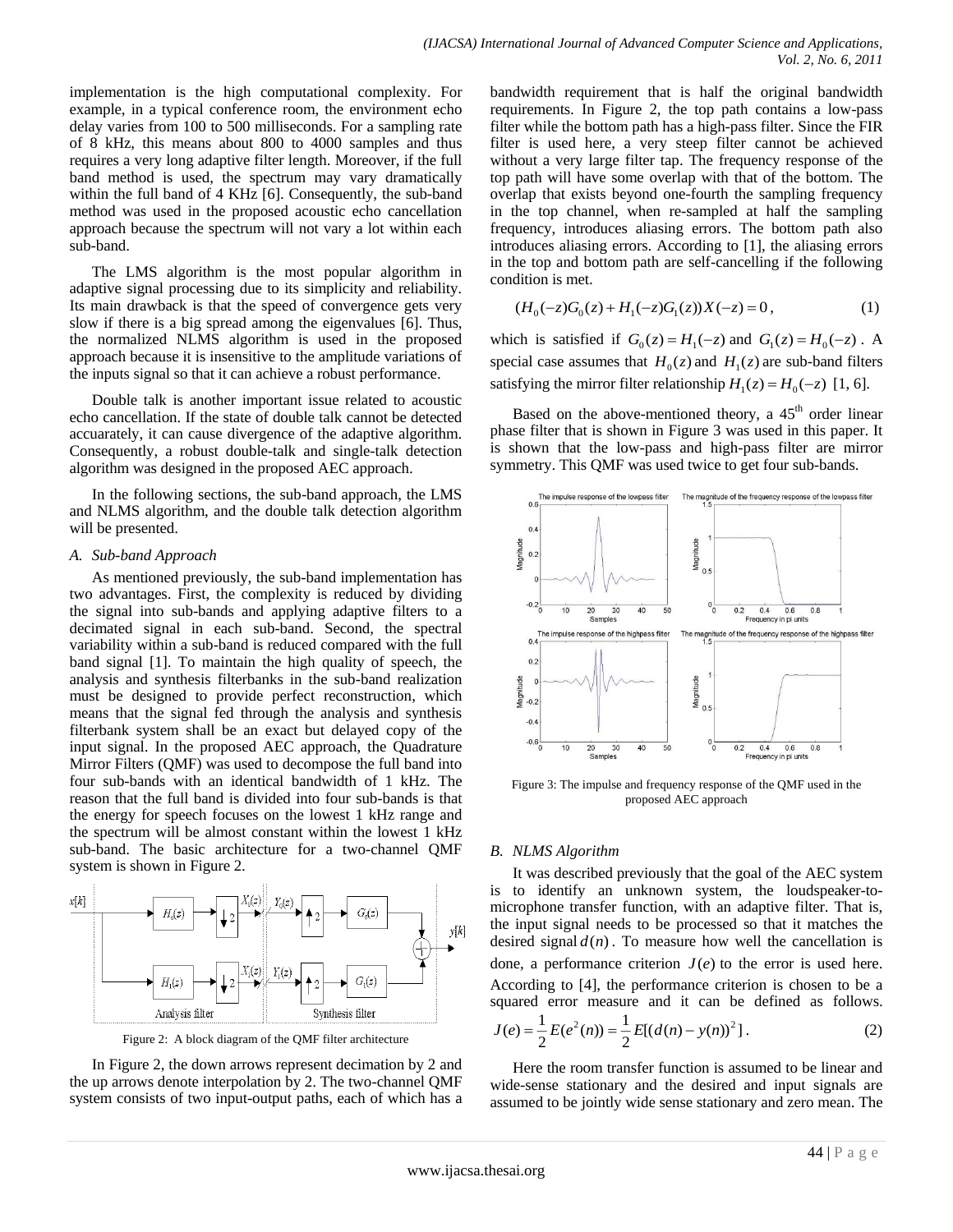filter is composed by a certain number of parameters  $h_n(k)$  that are set to minimize the error  $J(e)$ . For FIR filters, the output of

the filter can be written in the form  $y(n) = \sum_{n=1}^{N-1} h_n(k)x(n-k)$  $y(n) = \sum_{k=0}^{N-1} h_n(k)x(n-k)$  $=\sum_{k=0}^{N-1} h_n(k)x(n \sum_{n=0}^{\infty} h_n(k)x(n-k),$ (3)

where  $N$  is the filter order and  $x(n)$  is the input signal. The optimal  $h_n(k)$  parameters are found by solving

$$
\nabla_h(J) = \nabla_h(E(e^2(n))) = 0, \qquad (4)
$$

which leads to the Yule-Walker equation [4, 5, 7].

There are many algorithms for this equation, among which the most popular ones are LMS and NLMS. In the LMS algorithm, the adaptation rules are shown in the following equation:

$$
\hat{h}_{n+1}(k) = \hat{h}_n(k) + \mu e(n)x(n-k),
$$
\n(5)

where  $k = 1, 2, ..., N$  and  $e(n) = d(n) - y(n)$ . Here  $\hat{h}_{n+1}(k)$  are the filter parameters at time  $n+1$  and  $\mu$  is a constant adaptation step. The algorithm is proven to converge if the error-performance surface is quadratic and if the adaptation step satisfies max 1  $\mu < \frac{1}{\lambda_{\text{max}}}$ , where  $\lambda_{\text{max}}$  is the biggest eigenvalue of input correlation matrix  $R$ . Usually, the following condition is taken

$$
\mu < \frac{2}{input\ power} \tag{6}
$$

The main drawback of the LMS algorithm is the speed of convergence gets very slow if there is a big spread among the eigenvalues of *<sup>R</sup>* . Different from LMS, the NLMS algorithm is insensitive to the amplitude variations of the input signal. The NLMS algorithm is given by

$$
h_{n+1} = h_n + \beta \frac{x^*(n)}{||x(n)||^2} e(n).
$$
 (7)

According to [5], the NLMS algorithm converges in the meansquare if  $0 < \beta < 2$ . In the LMS algorithm, the correction that is applied to  $h_n(k+1)$  is proportional to the input vector  $x(n)$ . Therefore, when  $x(n)$  is large, the LMS algorithm experiences a problem with gradient noise amplification. With the normalization of the LMS step size by  $||x(n)||^2$  in the NLMS algorithm, however, this noise amplification problem is diminished. However, a similar problem occurs when *<sup>x</sup>*(*n*) becomes too small. An alternative way is therefore to use the following modification to the NLMS algorithm:

$$
h_{n+1} = h_n + \beta \frac{x^*(n)}{\varepsilon + ||x(n)||^2} e(n), \qquad (8)
$$

where  $\varepsilon$  is some small positive number [4, 5].

In the proposed AEC approach, the echo delay that this system can handle is set to 360 ms, which means that the taps of the adaptive FIR filters will be up to 720. Since the speech energy is different for different sub-bands, the taps of the filter are different for different sub-bands. The taps are 720, 540, 360, and 240 for the sub-bands from low to high respectively. The step size was also chosen to be larger for higher sub-bands, which mean that fast convergence is expected when the echo signal has shorter delay and has higher frequency components. This is because the speech energy focuses on the lower frequency and so does the echo.

For the updating of the filter coefficient, Eq. (8) was used. Here  $\varepsilon$  was chosen to be  $10^{-8}$  and the step size was chosen from  $10^{-5}$  to  $10^{-4}$ , which is much larger than the traditional value of  $10^{-7}$  but still gets a good result.

# *C. Double Talk Detection*

If the coefficients of the adaptive filters are updated during double talk, the filter may be divergent. A double talk detection algorithm was thus included in the proposed AEC approach to detect the double talk and is described as follows. For both far end and near end signal, a long-term energy and a short-term energy were used to judge whether it is silent or not. The coefficients of the adaptive filters will only be updated when the far end talks and the near end does not talk because the transfer function of the room acoustics is expected in this case. Three convergence states, low, medium, and deep convergence states are defined here and shown in Figure 4. Initially, the system is in low convergence state. When neither far end nor near end talks, the system will keep the convergence state. When the far end talks and the power of the echo reduced signal is less than that of the near end signal for at least two seconds, the system will transit into medium convergence state. The system will transit into deep convergence state if this condition continues for two more seconds. If double talk stays for one second, the system will transit into the low convergence state no matter what state it is in.

If the system is in deep convergence state, the filter coefficients will not be updated since in this case the room transfer function will not change. If the system is in low or medium convergence state, the coefficients will be updated when the far end talks. The step size for low convergence state is larger than that for medium convergence state because the system is expected to converge faster initially but converge slower when it is already in the modest convergence.



Figure 4: Transition among the three convergence states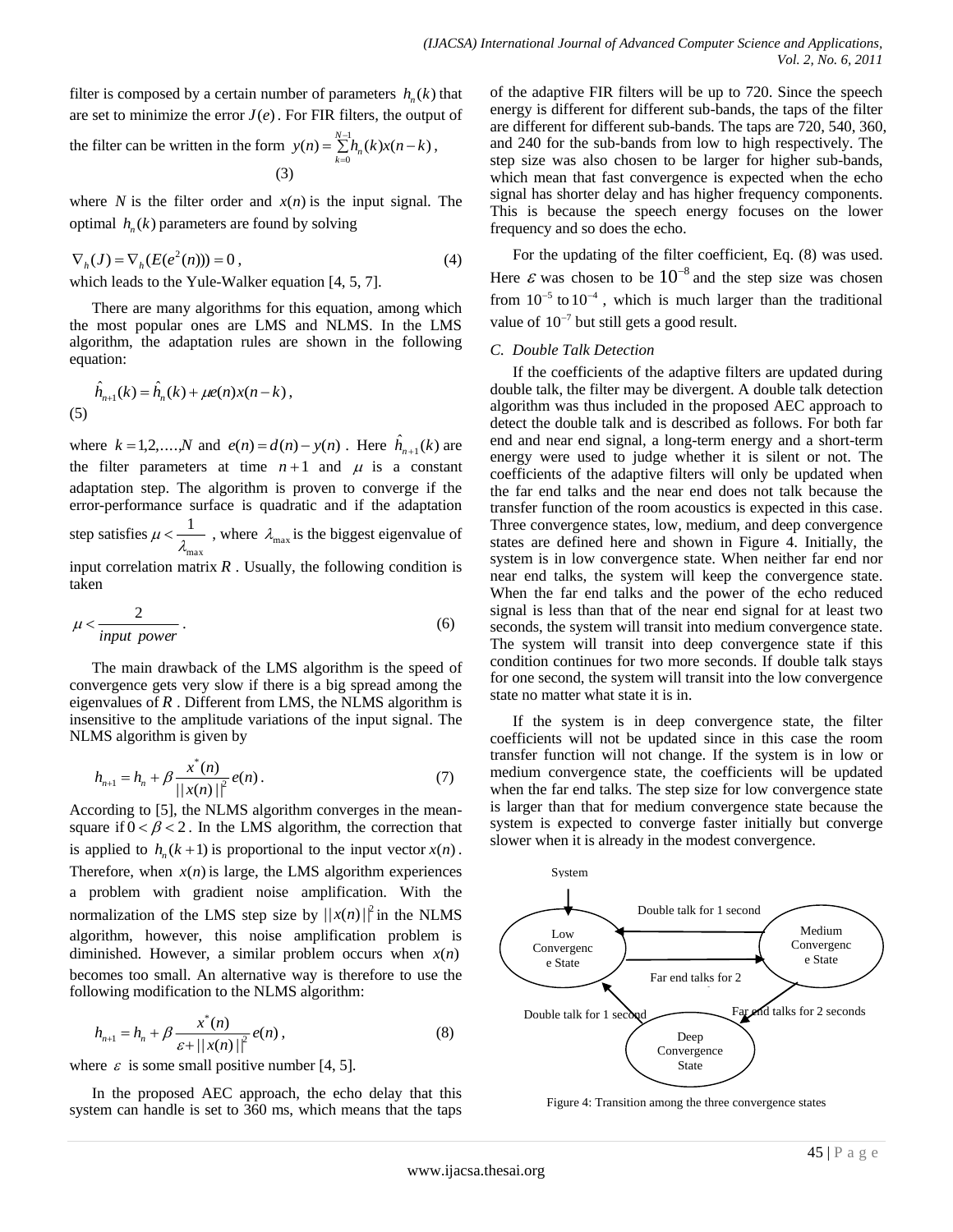With the single talk and double talk detection and the flexible transition of the convergence states presented above, the system performs very well in the modest noise environment.

# IV. SIMULATION OF THE ACOUSTIC ECHO CANCELLATION APPROACH

The proposed acoustic echo cancellation approach was implemented using fix-point C language. The simulation results for several different scenarios are presented in the following subsections.

#### *A. Only Near End Talks*

In the first scenario, the far end is set to silent. This simulates the case that the microphone is turned off in the far end. The simulation is to test that the quality of the near end signal does not degrade. The system performs as expected in this case, which can be seen in Figure 5. In the figure,  $R_{in}$ means the far end signal,  $S_{in}$  denotes the near end signal, and S<sub>out</sub> represents the desired near end output signal.





Figure 6: Microphone is turned off in the near end

# *B. Only Far End Talks*

In the second scenario, the near end was set to silent, which simulates the case that the microphone is turned off in the near end. The goal of this simulation is to verify that there is no output signal. Figure 6 shows that the system performs as expected.

In the third scenario, the microphone in the near end is set to open. This means that an echo might present in the near end. The goal of this simulation is to test how well the system deletes the echo. The simulated echo signal is a 20% attenuation and 300 ms delay version of the original signal. As shown in Figure 7, the system completely removes the acoustic echo.



Figure 7: Near end does not talk but the microphone is open

In the following scenario, the effect of the number the subbands was tested. One to four sub-bands were used for the signal and it is shown that the simulation result is almost the same. It takes about 20000 samples (2.5 seconds) for the system to converge and remove the acoustic echo. The similar results for different number of used subbands are because the energy of the speech focuses on the low frequency range and so does that of the echo. Consequently, it does not matter whether the higher sub-bands were processed or not. More details can be seen in Figure 8.



Figure 8: Effect of the number of sub-bands on the AEC system performance

In the former scenarios, the delay is constant for the entire signal. In this scenario, the delay is not constant, which means that the delay for the first sentence can be 150 ms while that for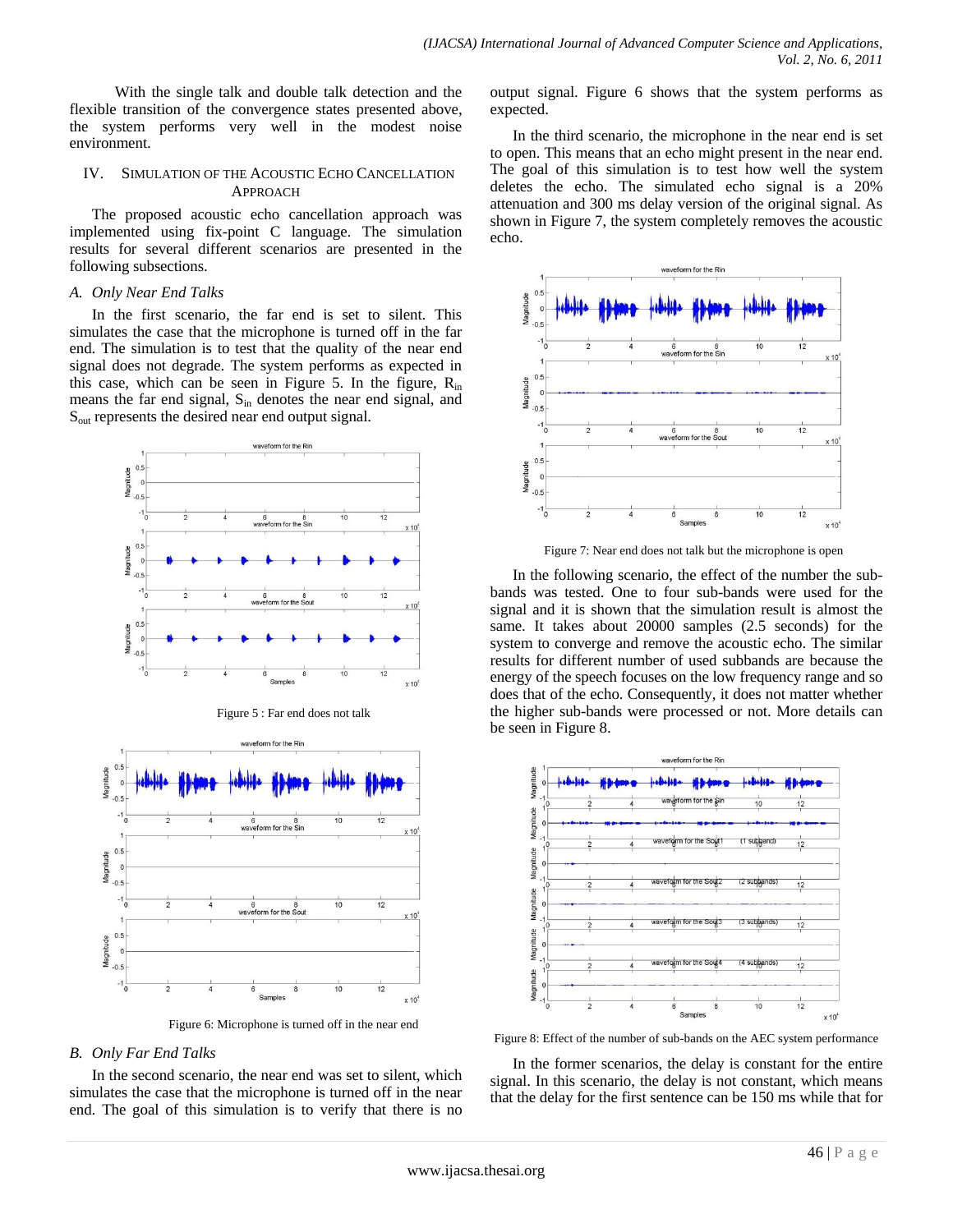the second sentence is 200 ms. The system also works well in this case, which is shown Figure 9.



Figure 9: Simulation of irregular delay

Till now, only one echo component is considered in the simulations. In this scenario, the case that the echo includes many copies of the original signal with different delays and different gain is investigated. This means that the speech from the speaker can be reflected by the wall and then fed into the microphone in 10ms, 150ms or 200ms. It is shown in Figure 10 that the system also works well in this case.



Figure 10: Simulation of many delays

#### *C. Double Talk*

In the following scenarios, both the far end and the near end are assumed to be active. A simulation was run to investigate the case that the far end and the near end talk in different time, which happens in most of the telephone communication systems. It is expected that if the far end and the near end do not talk at the same time, the performance should be as good as that of the single talk. The simulation result shown in Figure 11 verifies this.

In another simulation, some white noise was added in the near end. Since the noise is a part of the near end signal, it should not affect the performance. Figure 12 verifies the simulation result.



Figure 11: Far end and near end talk in different time



Figure 12: Noise shows up in the near end

It is assumed that the far end and the near end talk at the same time in the last scenario. Since the room transfer function changes from time to time, it is expected that the performance will degrade. Figure 13 shows the detailed simulation result.



Figure 13: Far end and near end talk in the same time